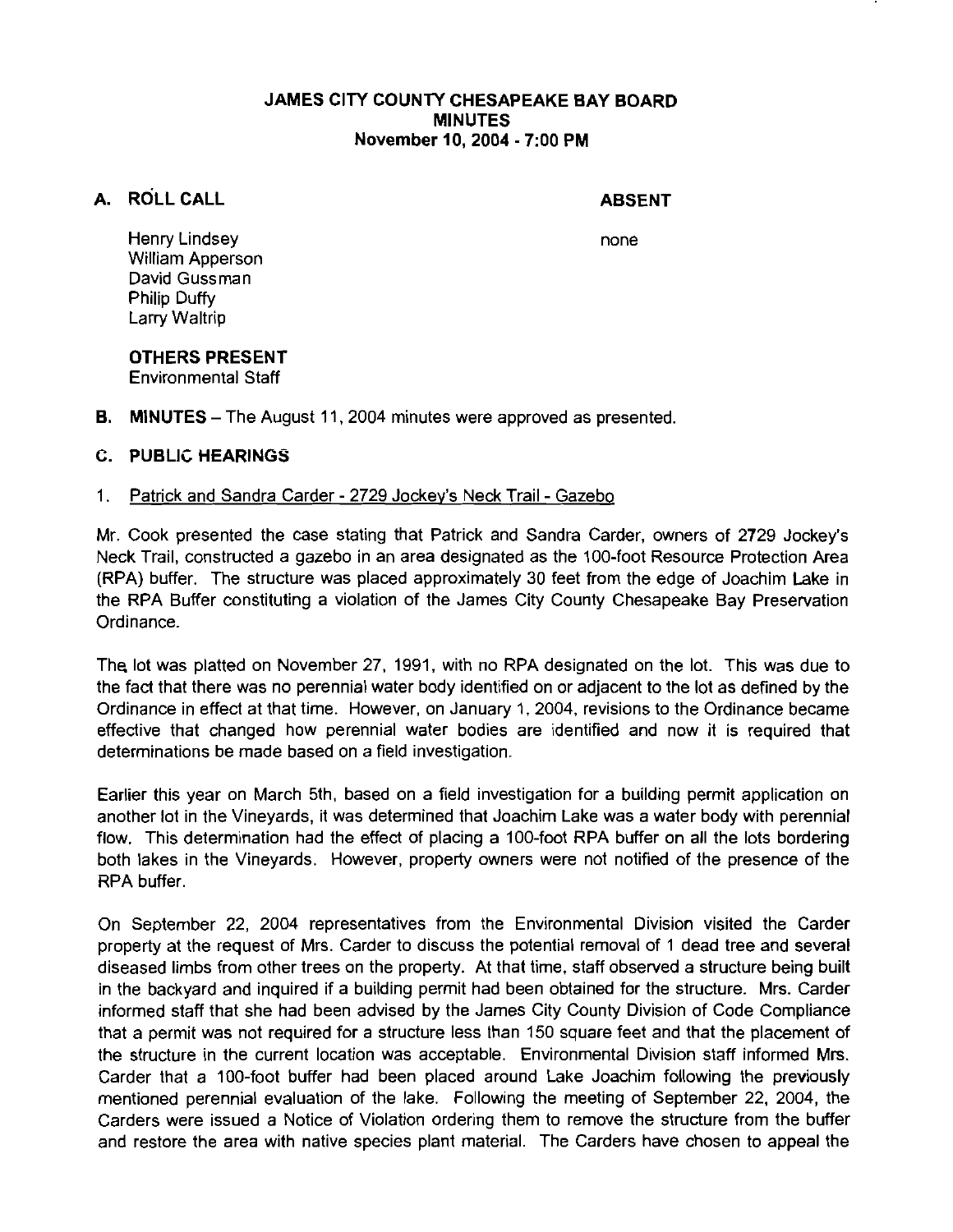Notice requiring removal of the gazebo and currently, the structure is still located in the buffer. No vegetation other than turf grass was removed to allow for the gazebo construction.

The gazebo is considered an accessory structure under the provisions of the Ordinance as it is a free-standing structure not part of the principal structure (primary residence) on the lot. The matter is before the Board as staff does not have the ability under to Ordinance to authorize the placement of an accessory structure in the RPA. In making a decision on this appeal, the Ordinance states that the Board needs to balance the hardship to the property owner with the purposes, intent and objectives of the Ordinance. The Board needs to make the following findings in order to decide in favor of the appellant:

- 1. The hardship is not generally shared by other properties in the vicinity;
- **2.** The Chesapeake Bay, its tributaries and other properties in the vicinity will not be adversely affected; and,
- **3.** The appellant acquired the property in good faith and the hardship is not self-inflicted.

The Board should impose reasonable and appropriate conditions to the granting of any exception, waiver or variance as it deems necessary in the public interest to ensure that the purpose and intent of the Ordinance are preserved.

If the Board decides to allow the structure to remain, staff would recommend that mitigation be required to ensure that water quality is not adversely affected. The Carders have proposed to remove several hundred square feet of turf and replace it with native shrubs and mulch. The attached sketch plan presents in concept what would be considered by staff to be an acceptable mitigation for the placement of the gazebo in the buffer.

Mr. Duffy asked why the neighborhood had not been notified of the new regulation.

Mr. Cook responded that staff and the Board of Supervisors had held discussions relating to a notification policy for areas affected by the new law, however as that policy had not been finalized yet, they were hesitant to move forward until such time as the policy was finalized.

Mr. Duffy stated that in his opinion if the property owners were not notified by state or local government of the new law then the resource protection area did not exist in that area and the gazebo should stay. He stated that he felt this was a perfect example of how it was the failure of the government to support and protect the people it represents.

Mr. Lindsey opened the public hearing.

**A.** Mr. Bill Roberts, 2725 Jockey's Neck Trail, spoke in favor of the appeal and presented the Board with a letter of support.

**B.** Patrick and Sandra Carder, the appellants. They informed the Board that they followed proper channels by contacting the county office for permit information. They would have followed proper procedures if they would have known the process. They also stated the integrity of the gazebo would be jeopardized if they should have to move it, as well as the financial burden would increase. They stated there would be less turf and more mulched areas which would benefit the environment and help to preserve their property. They requested the Board approve their appeal.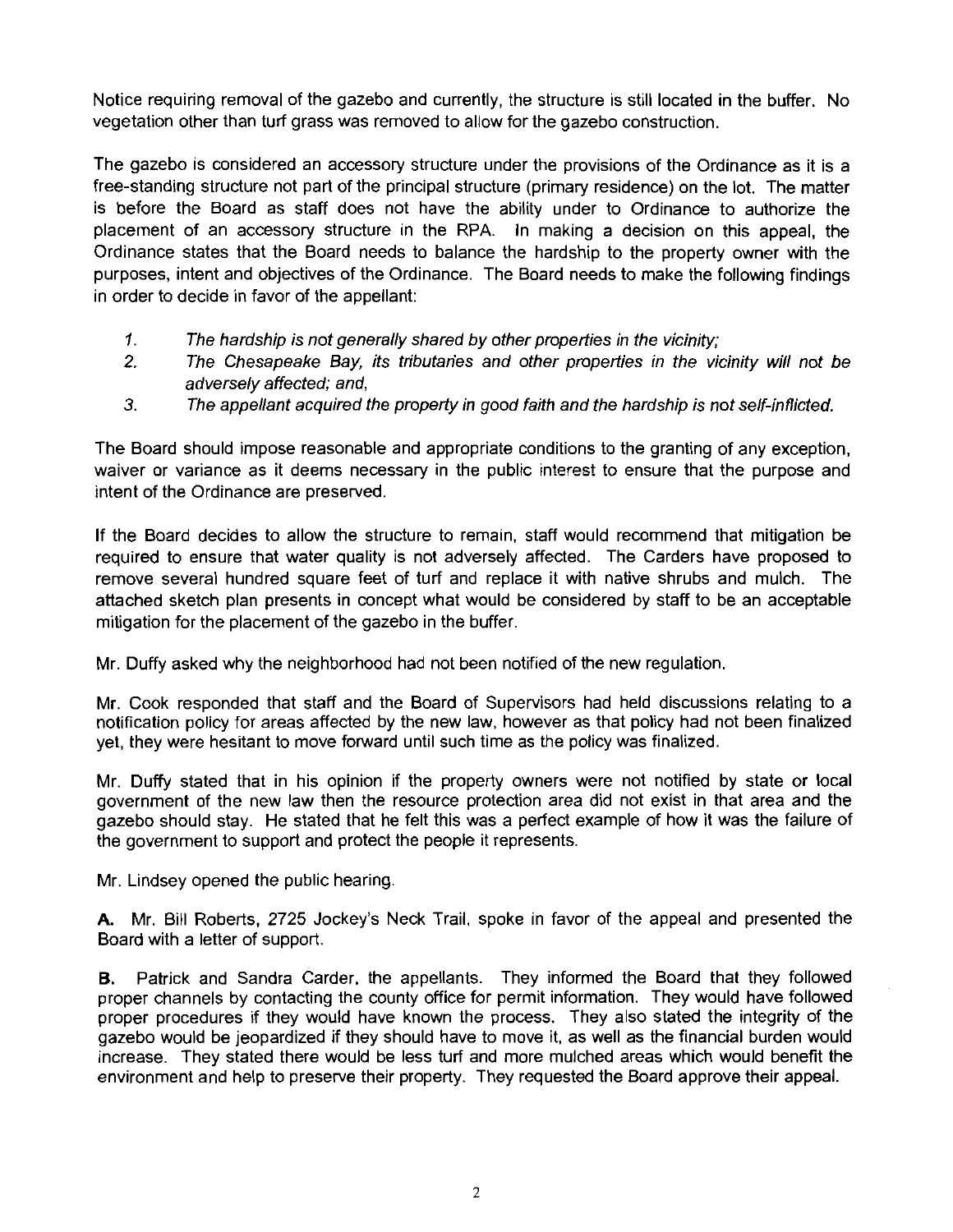C. Bill and Pat Fenwick, 2733 Jockey's Neck Trail, spoke in favor of the appeal

Pat Menichino approached the Board to remind them and to clarify that the Board was to act on the appeal of staffs decision and nothing else, and that they needed to think about setting precedence.

As no one else wished to speak, Mr. Lindsey closed the public hearing,

Mr. Duffy stated he felt the appeal was in order and he would support it.

Mr. Gussman stated that he was very aware of setting precedence, however as notification letters had not been sent out making owners aware of the change in the law, he felt he would need to support the appeal. The remaining Board members agreed with Mr. Gussman.

Mr. Duffy requested Mr. Cook notify the Board of Supervisors and make them aware that the people in the county need to be notified of the law.

Mr. Duffy made a motion to approve the granting of the appeal thereby reversing the Environmental Director's determination.

The motion to approve the granting of the appeal for the construction of a gazebo in the RPA along with a mitigation plan at 2729 Jockey's Neck Trail was approved 5-0.

### D. BOARD CONSIDERATIONS - None

#### E. MATTERS OF SPECIAL PRIVILEGE

#### Calendar Year **2005** Meetinq Schedule

The Board adopted the 2005 Chesapeake Bay Board Meeting schedule by a voice vote, to be held on the 2<sup>nd</sup> Wednesday of each month immediately following the Wetlands Board meeting, or at 7:00 PM if a Wetlands Board is not held, provided there are cases to be considered.

#### F. ELECTION OF OFFICERS FOR YEAR **2005**

Mr. Duffy moved that 2004 Ofticers be re-elected for 2005, as follows:

Henry Lindsey be re-appointed as Chairman. William Apperson be re-appointed as Vice-Chairman. Darryl Cook be re-appointed as Secretary.

The motion was approved by a 5-0 vote

### G. ADJOURNMENT

The meeting was adjourned at 7:35 PM.

fail / Chairman

 $26$ 

Darryl E. Cook **Secretary**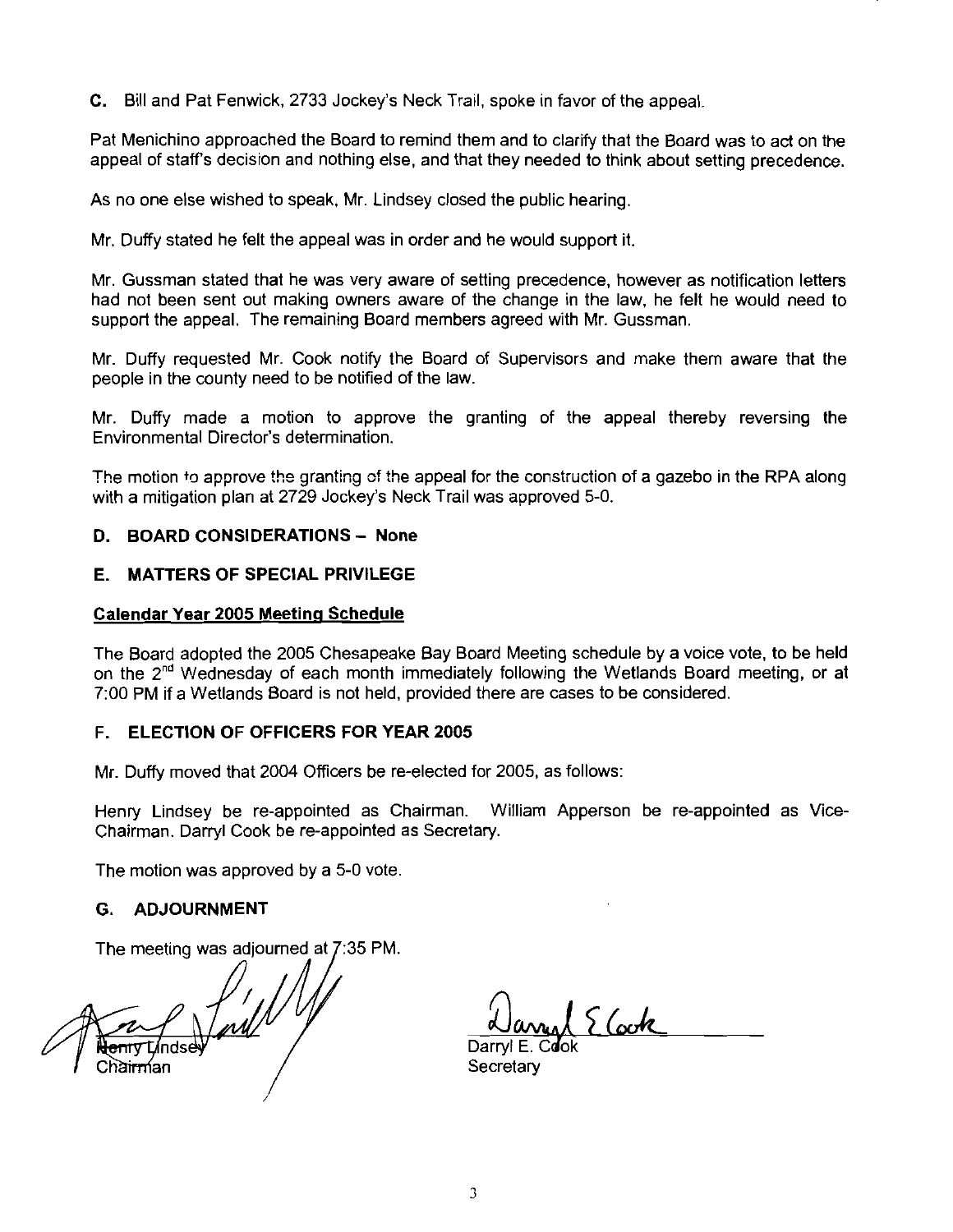2733 Jockey's Neck Trail Williamsburg, Virginia 23 185 November 8,2004

The James City County Chesapeake Bay Board James City County Government Complex 101-C Mounts Bay Road Williamsburg, VA 23185

Gentlemen:

We are writing you to demonstrate our support of Pat and Sandy Carder's application for a variance to construct and maintain a gazebo on their property located at 2729 Jockeys Neck Trail. The Carders have lived next door to us for more than 10 years. During that time, we have learned a great deal about them. They are a hard-working couple who care a great deal about their property and keeping it in the very best condition. They have spent innumerable hours designing, constructing, and maintaining their landscaping. Their efforts have enhanced and improved their property as well as the ambiance of the neighborhood. Whenever they planned to do any significant work on the property they have discussed it with us prior to taking any action. We have always felt that the actions they have taken were in the best interests of the property, the environment, the natural lay of the land, and the subdivision.

When the Carders told us of their plan to build a gazebo, we felt that their project was in keeping with the laws and regulations of the county and the neighborhood. We knew that they had requested guidance from James City County Codes and Compliance and had received approval from the Vineyards Homeowners Association. At no time did we feel that their plans had any negative impact on our local ecosystems or the Chesapeake Bay area. Since there were already many similar structures in the neighborhood, we certainly did not feel that the Carders were violating any regulations by their actions. As a matter of fact, since they had planned to do some sigmficant landscaping around the gazebo, we were quite enthusiastic about the planned addition. We were totally shocked to learn that their property,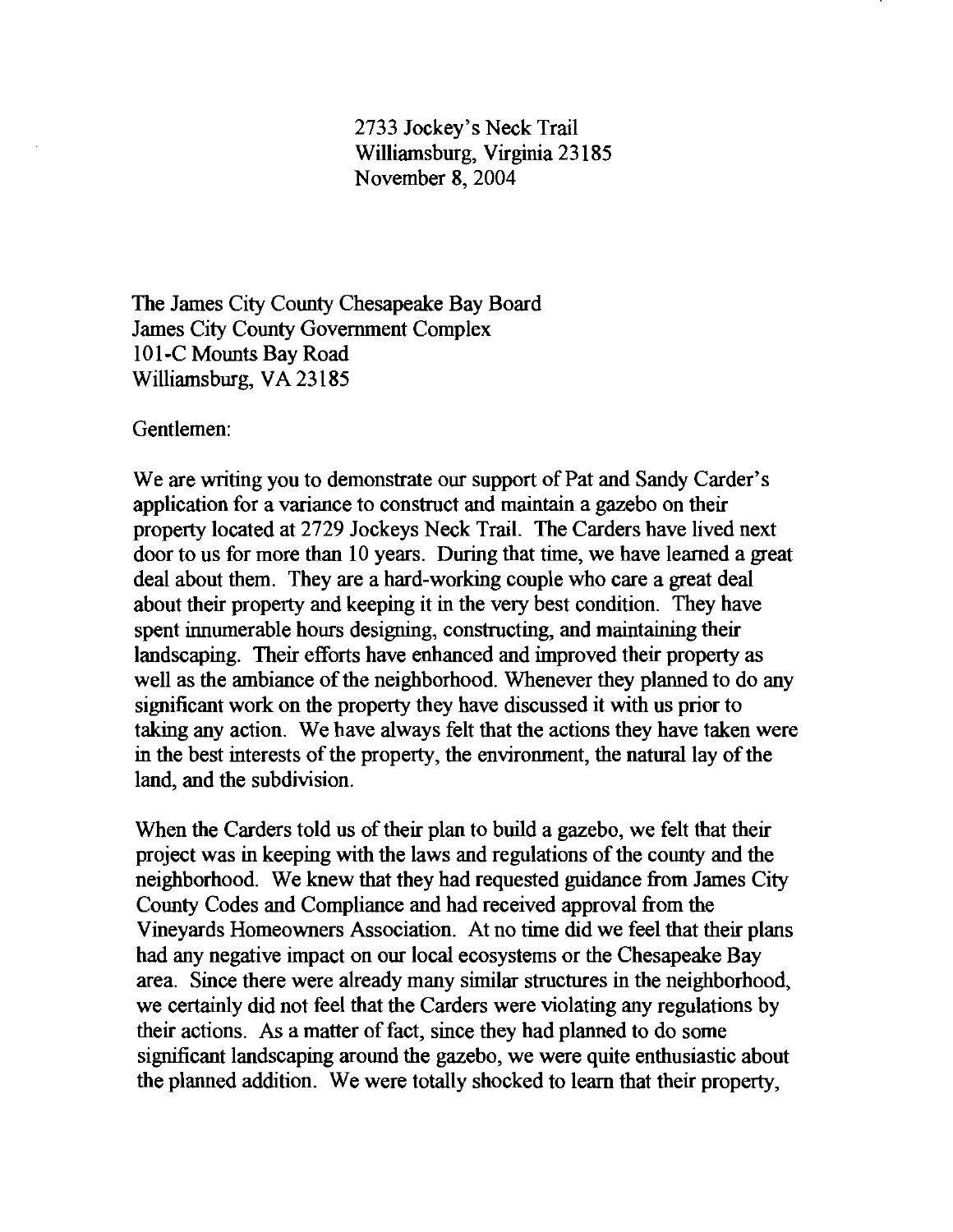and ours for that matter, had recently been designated as a Resource Protection Area (RPA) without our knowledge.

We feel confident that the Carders' intent, when they constructed the gazebo, was to be environmentally sensitive and to follow county guidelines. They were careful to locate the gazebo so that it was not at the water's edge and have maintained a buffer of natural growth along the entire length of their lakefront property line. From our conversations with the Carders, we know that if they had been aware that a variance was necessary, they would have requested such. We strongly encourage you to look favorably on their request for a variance as we are confident that they will continue to be excellent stewards of the property and the protected areas.

Sincerely,

W. Lenwich

Patricia a. Fennisk

Willis L Fenwick Patricia A. Fenwick